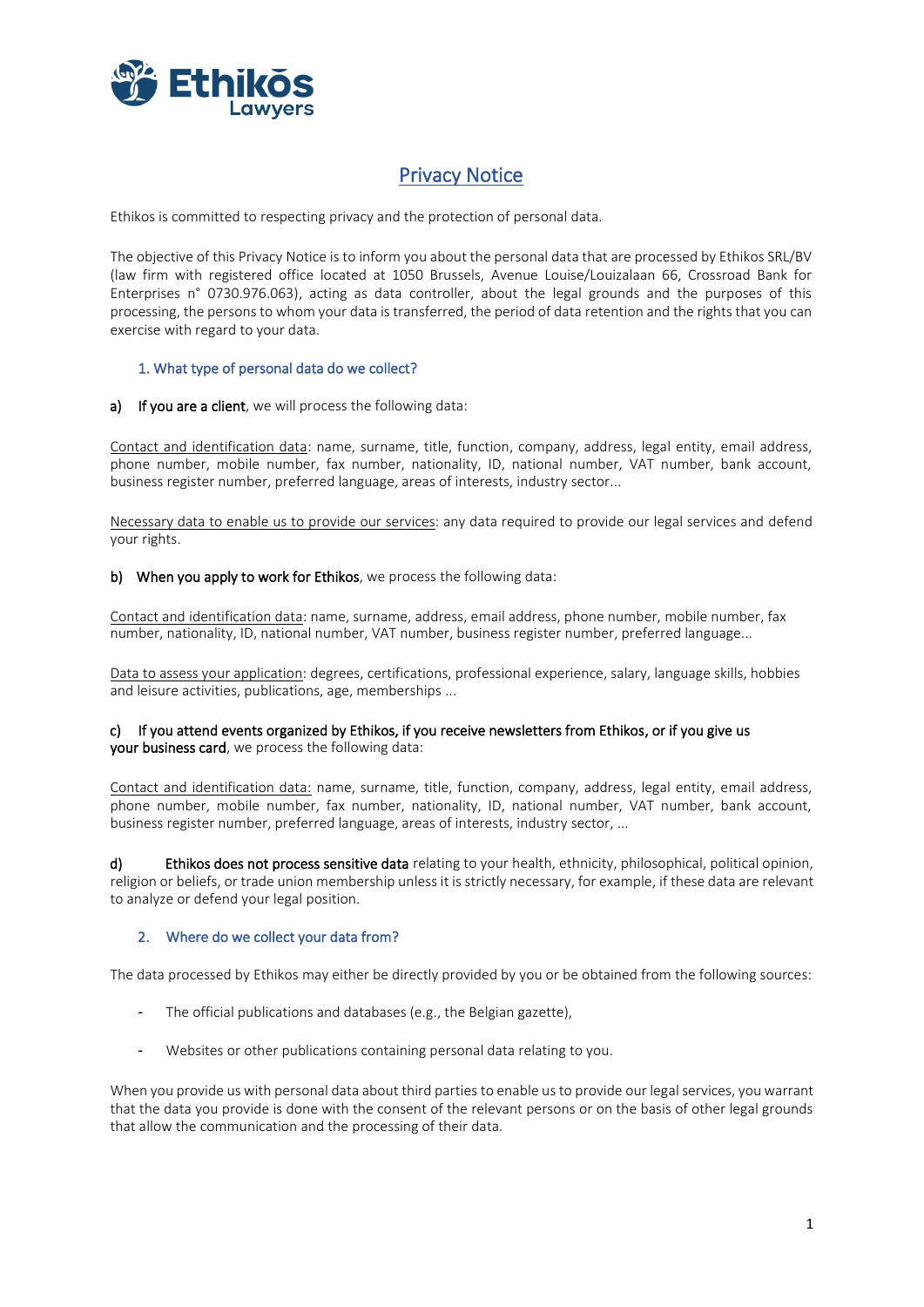

#### 3. Why do we process your personal data, and what is our legal basis for processing your personal data?

We collect your data:

- to comply with legal obligations to which we are subject, e.g., to respect the provisions of the antimoney laundering laws;
- for the **performance of the contracts** that we have entered into with you to provide you the legal services that you request;
- based on your consent, e.g., when you contact us to receive information; in this case, you are free to withdraw your consent at any time;
- based on our legitimate interest in conducting our business (e.g., by contacting you to introduce you to Ethikos) and further improving our service offering level. To this end, we strive to maintain a fair balance between our need to process your personal data and the preservation of your rights and freedoms, including protecting your privacy.

#### 4. Who do we share your data with?

The attorneys of Ethikos are bound by professional secrecy.

As a general rule, Ethikos does not share personal data with third parties.

However, Ethikos may share your data in the following cases:

- When required by a legal obligation or a court order;
- When necessary for the performance of our legal services to public authorities, bailiffs, notaries, experts, auditors, associates, or external collaborators…;
- To suppliers such as IT suppliers, accountants, marketing companies...; when these suppliers have access to your personal data for the performance of their services, we conclude a data processing agreement to ensure an appropriate level of protection and security for your data.

# 5. Transfer of data outside of the European Economic Area

Ethikos does not transfer data outside the EEA (European Economic Area). However, if there is a requirement to transfer data outside the EEA, Ethikos will enter into the necessary agreements to ensure appropriate security and protection.

#### 6. How long do we keep your data?

When we process your data for the performance of legal services, we keep your data as long as is necessary for the provision of the legal services, and, after our contractual relationship is terminated, we will keep your data as long as is necessary to meet our accounting, tax or other legal obligations.

If the processing of your data is based on your consent, we will process your data for the purpose for which you gave your consent. If you withdraw your consent, we will stop processing your personal data.

When we process your data for recruitment purposes, your data will be processed during the recruitment process and for a maximum of one year after the end of this process.